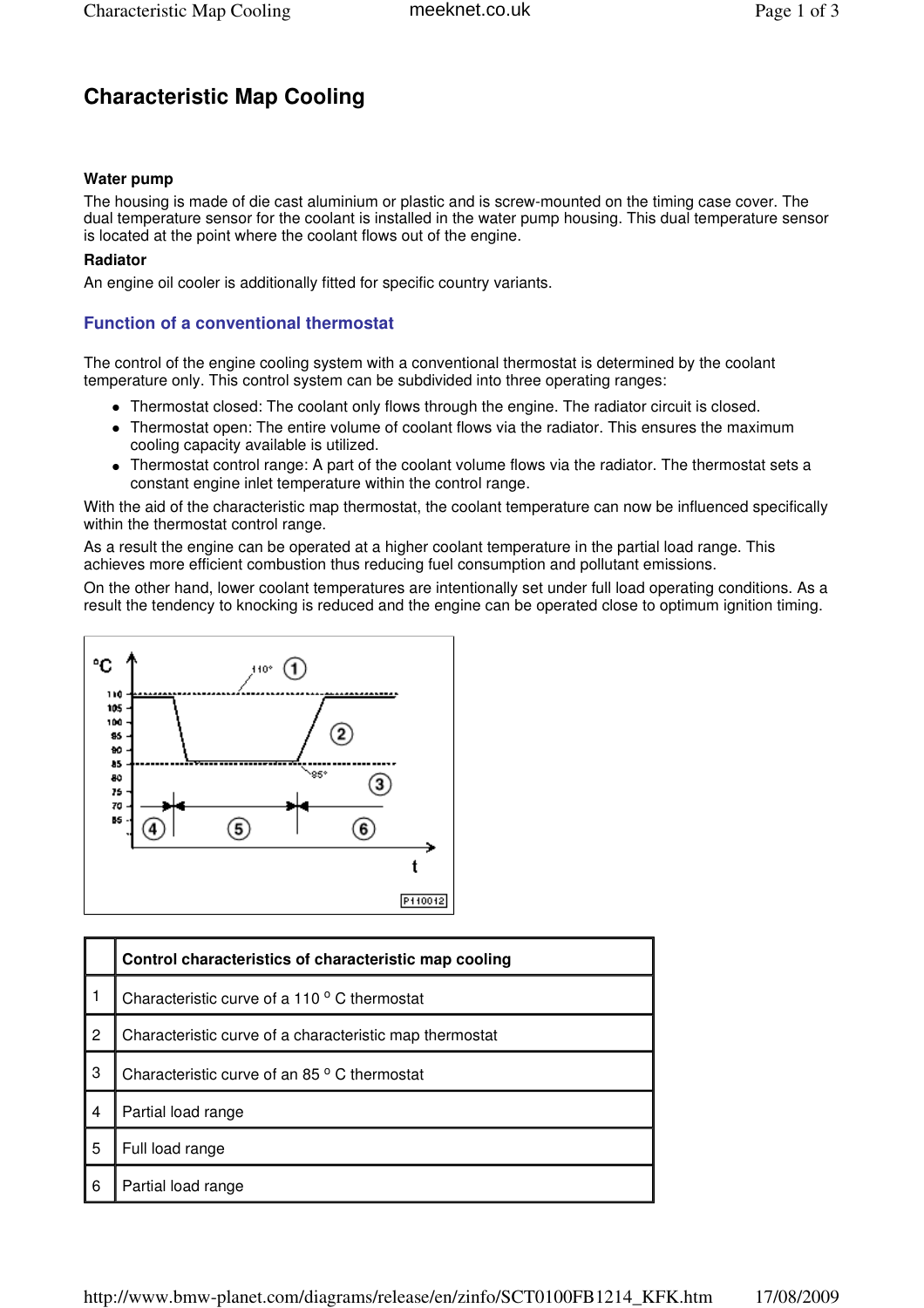With the aid of the characteristic map thermostat, the coolant temperature is specifically increased in the partial load range. This characteristic map thermostat is controlled by the engine control unit dependent on a characteristic map.

This characteristic map is determined by the following factors:

- Engine load
- Engine speed
- Vehicle speed
- Intake temperature
- Coolant temperature

#### **Design of the characteristic map thermostat**

The characteristic map thermostat is an integral thermostat, i.e. the thermostat and thermostat cover make up one unit.

The principle mechanical design of the characteristic map thermostat corresponds to that of a conventional thermostat. However, a heating element is additionally integrated in the expansion element (wax element).



| Cross sectional view of the characteristic map<br>thermostat |
|--------------------------------------------------------------|
|--------------------------------------------------------------|

The housing cover of the characteristic map thermostat is made of an aluminium pressure die casting. The electrical connection for the heating element integrated in the thermocouple of the characteristic map thermostat is integrated in the thermostat cover.



Characteristic map thermostat with electrical connection for heating element